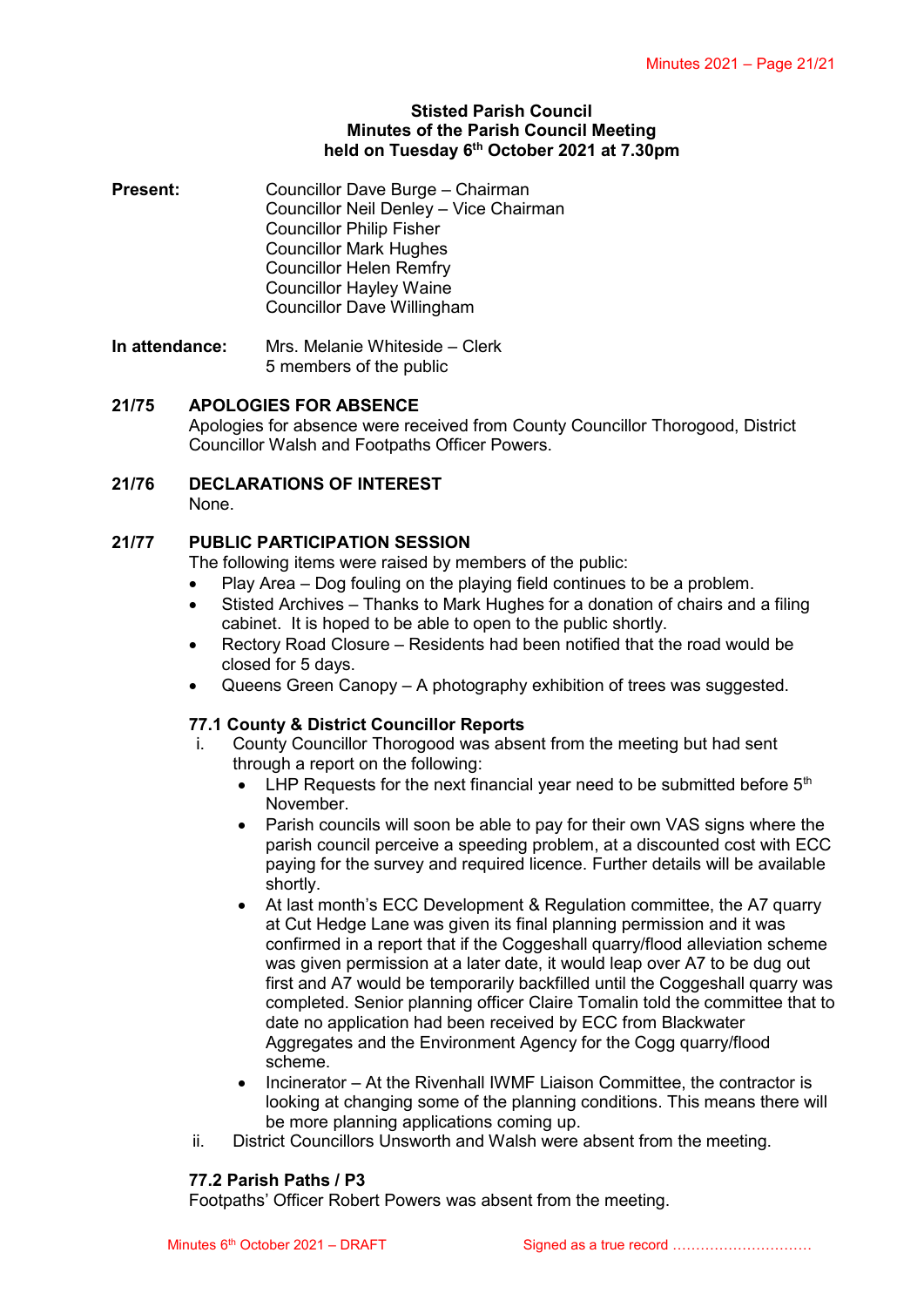## **77.3 Village Hall Report**

Mr Hughes reported that the hall is still limited to a maximum of 30 people. He added that new curtains have been ordered and an apple press event is being held on Sunday 17<sup>th</sup> October.

### **77.4 Eastlight**

Mr. Tandy was absent from the meeting.

#### **21/78 PREVIOUS MEETING MINUTES**

It was RESOLVED that the minutes of the Parish Council Meeting held on 7<sup>th</sup> September were a correct record and these were subsequently signed by the Chairman.

#### **21/79 CLERK'S REPORT & PROJECTS LIST UPDATE**

The Clerk's report and Projects List were noted.

## **21/80 PLANNING MATTERS**

#### **80.1 Planning Applications**

i. 21/01695/HH – North Lodge, Kings Lane - Conversion of existing double garage into a 1 bedroomed annexe – It was agreed to request an assurance that there would be no change aesthetically to the exterior – i.e. the garage doors remain as per the planning application.

#### **80.2 Planning Results**

i. None.

## **21/81 SUB-COMMITTEE & WORKING GROUPS UPDATE**

#### **81.1 Community Safety & Engagement**

i. Rectory Road – Information received from ECC that a section of the road would be closed from 18-20 October whilst new foul water connection works are undertaken.

#### **81.2 Parking**

Response received from Eastlight:

- Previous parking consultation responses had been mainly negative and therefore unlikely that any scheme to change the green space to parking would go ahead.
- Parking at the bungalows was previously explored and unfortunately the cost would be astronomical to only achieve a few spaces. It was agreed to contact ECC Highways to see if they consider turning the layby into permit holders only (for the bungalows).

# **81.3 Recreational Activities**

- i. Playing Field Monthly inspection reported noted. It was agreed to obtain a quote for repainting some of the equipment and for a replacement to the broken mushroom.
- ii. Trees BDC are offering free tree whips and bulbs to help tackle climate change and contribute to the Queen's Green Canopy project. It was agreed to put in an application. It was noted that the Village Hall Committee have put in an application, as have residents from Tumblers Green and Priors Green.
- iii. Playing Field Grass Cutting Autumn/Winter It was noted that the current contractor strops cutting in October but there is a need for a few cuts over the winter period to enable the football club to play. It was agreed to contact the Golf Course to see if they would undertake these additional cuts on an ad-hoc basis.

#### **81.4 Street Maintenance**

- i. School Safety Crossing Zone Parking continues to be an issue at school times. There are school parking initiatives but these need to be led by the School. It was agreed to request a meeting to discuss options.
- ii. Rewilding Project Cllr Hughes to email BDC maps so that possible sites can be located.